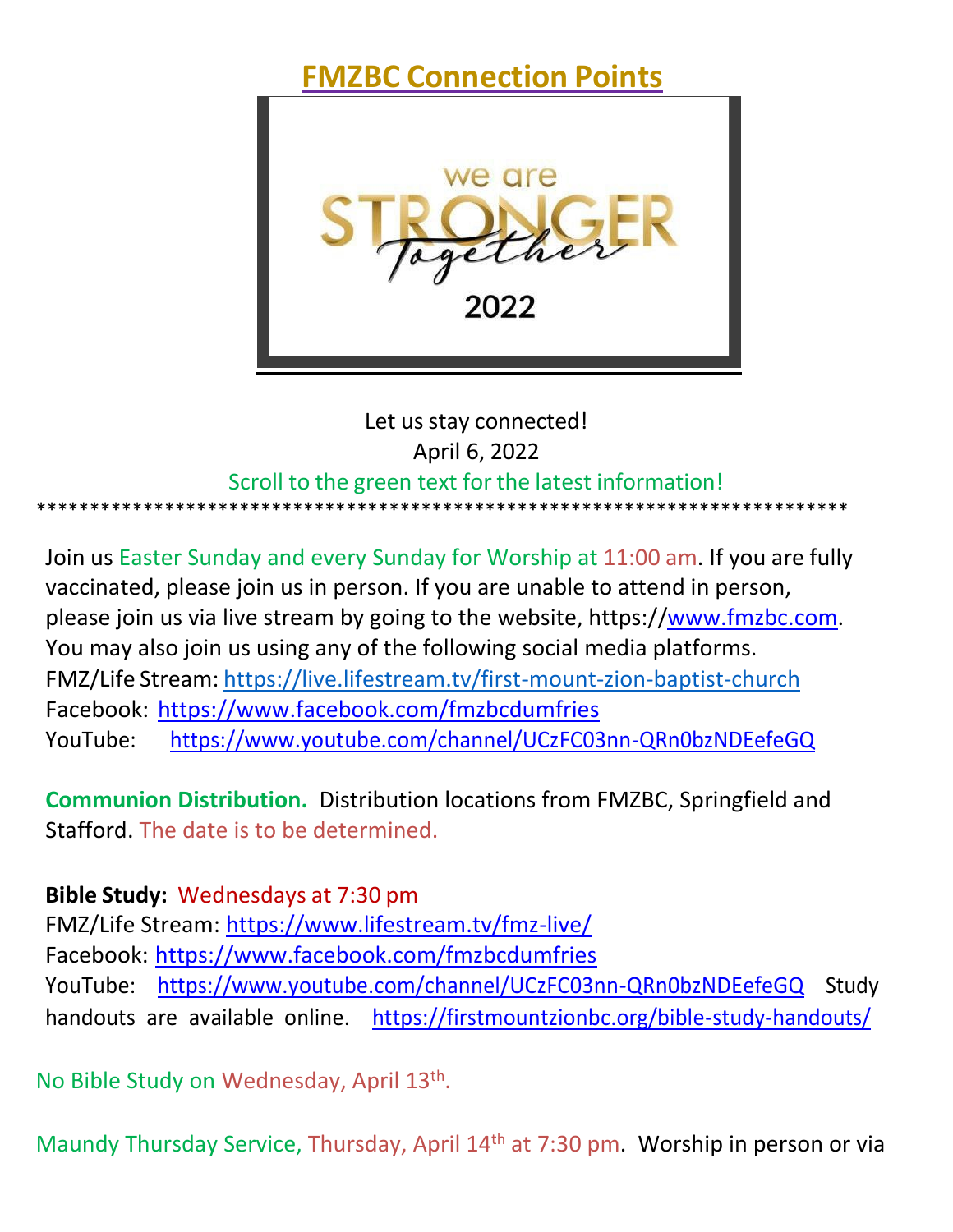live stream, [www.fmzbc.com.](http://www.fmzbc.com/)

## **Sunday School (CED):** Sunday School Extended, every Sunday at 9:45 am on ZOOM

Register in advance for Sunday School Extended: https://zoom.us/meeting/register/tJwrfu-upjIsH9VMx4eBFk3D3slWl9YJZAF4

After registering, you will receive a confirmation email containing information about joining Sunday School Extended. This information includes the meeting link and dial-in phone number.

#### **New Members Orientation Class(CED)**

#### Topic: ZOOM Invitation FMZBC New Members Orientation Classes

Time: 9:45 am Eastern

| Apr 10, 2022, 09:45 AM | No Class – Palm Sunday              |
|------------------------|-------------------------------------|
| Apr 17, 2022, 09:45 AM | No Class - Easter Sunday            |
| Apr 24, 2022, 09:45 AM | <b>Baptism</b>                      |
| May 1, 2022, 09:45 AM  | <b>Christian Education Overview</b> |

Join New Member Orientation Class(NMOC) Zoom Meeting

[https://us02web.zoom.us/j/87281089975?pwd=YjViTEc2NzF2M0R0VVROSjdXMVg](https://us02web.zoom.us/j/87281089975?pwd=YjViTEc2NzF2M0R0VVROSjdXMVg4Zz09)  [4Zz09](https://us02web.zoom.us/j/87281089975?pwd=YjViTEc2NzF2M0R0VVROSjdXMVg4Zz09)

Meeting ID: 872 8108 9975 Passcode: 009281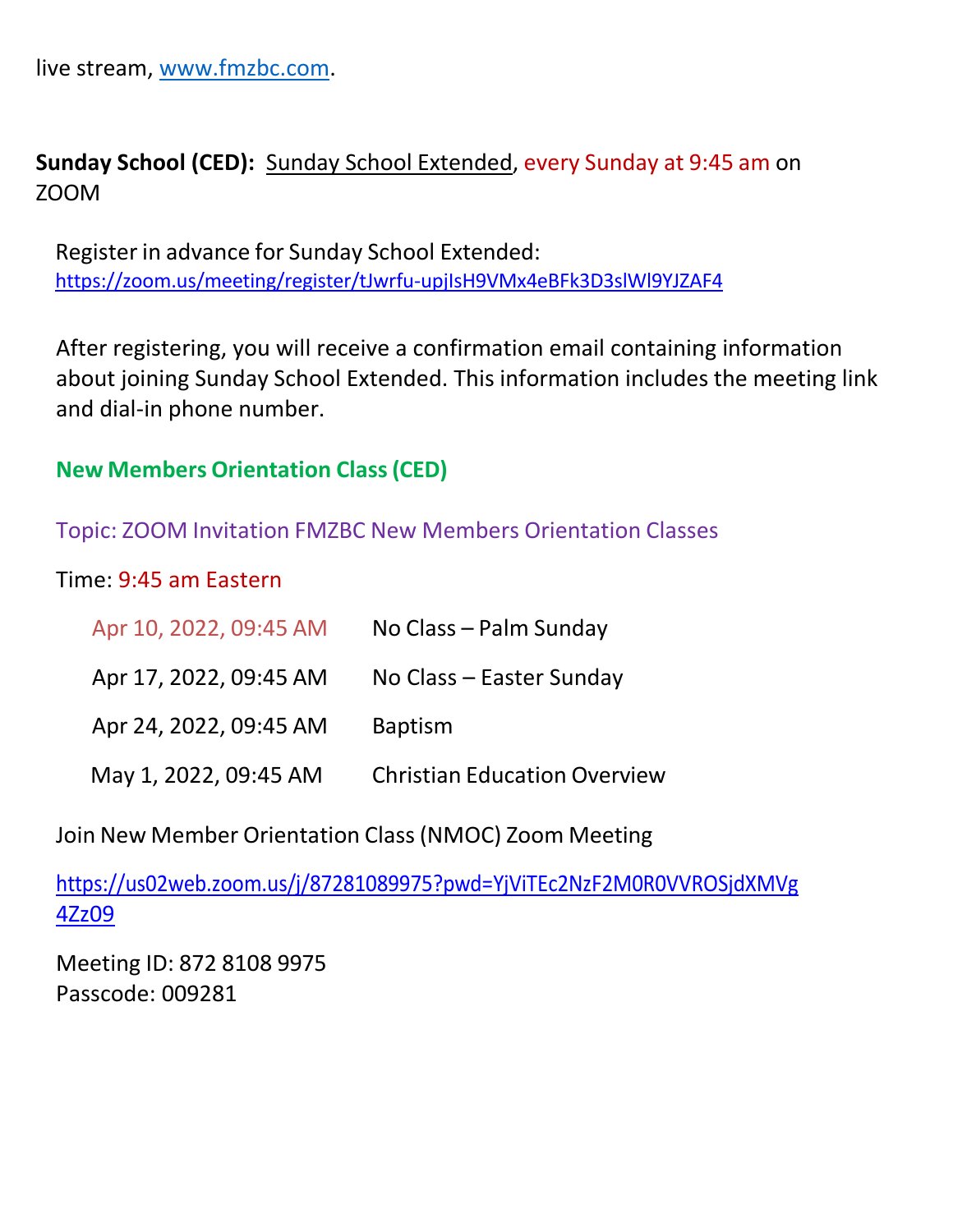**Kids' Kingdom (CED):** Kids' Kingdom, each 3rd Sunday at 11 am on YouTube. Subscribe to FMZBC *Kids' Kingdom Worship*, YouTube Channel, or click on the Kids' Kingdom slider on the FMZ website to watch the latest Kids' Kingdom Worship Service.

Kids' Kingdom, [https://youtu.be/HquJa1e1CZ8](https://nam12.safelinks.protection.outlook.com/?url=https%3A%2F%2Fyoutu.be%2FHquJa1e1CZ8&data=04%7C01%7CRWoolfolk%40firstmountzionbc.org%7C8777c78e3aba442e3e0a08d9d8e48587%7C66d89cb14adc425496b9914ddd4506b0%7C0%7C0%7C637779298281187161%7CUnknown%7CTWFpbGZsb3d8eyJWIjoiMC4wLjAwMDAiLCJQIjoiV2luMzIiLCJBTiI6Ik1haWwiLCJXVCI6Mn0%3D%7C3000&sdata=gYvR2jM1Ky3408eQw4FB0KjSkkYVKTw8VN5HCFFNVYw%3D&reserved=0) POC: Dr.

Tracey D. Holley, Director of Christian Education [tholley@firstmountzionbc.org](mailto:tholley@firstmountzionbc.org).

**Seniors' Ministry (CED):** The Seniors' Ministry Fellowship Calling all seniors 55+ to join! POC is Ms. Shirley Hardy at [shirleybhardy@gmail.com.](mailto:shirleybhardy@gmail.com) Hope to see you!

**Singles' Ministry (CED)**: POC: Pamela Knight - [nohim2@yahoo.com.](mailto:nohim2@yahoo.com)

**Academic Education Ministry (AEM), (CED). FMZBC Scholarship**. Each year FMZBC awards scholarships to members who are graduating High School seniors and plan to further their education at institutions of higher learning (university, college, community college, technical, etc.). The student must meet the following requirements to qualify for the FMZBC scholarship the applicant must be a member of FMZBC and have been for at least one year prior to the deadline of April 15, 2022; been accepted at an institution of higher learning; and meet other requirements contained in the Scholarship Booklet. The scholarship requirements have been changed from previous years to accommodate students who were unable to participate in a church ministry due to COVID-19 restrictions and FMZBC closure during those restrictions. The major change is students who were unable to participate in a church ministry can apply for and receive a scholarship. There will be three types of scholarships rather than two, and the type of scholarship awarded depends on whether or not the student participated in a church ministry. Other changes include elimination of the points system and the optional community service.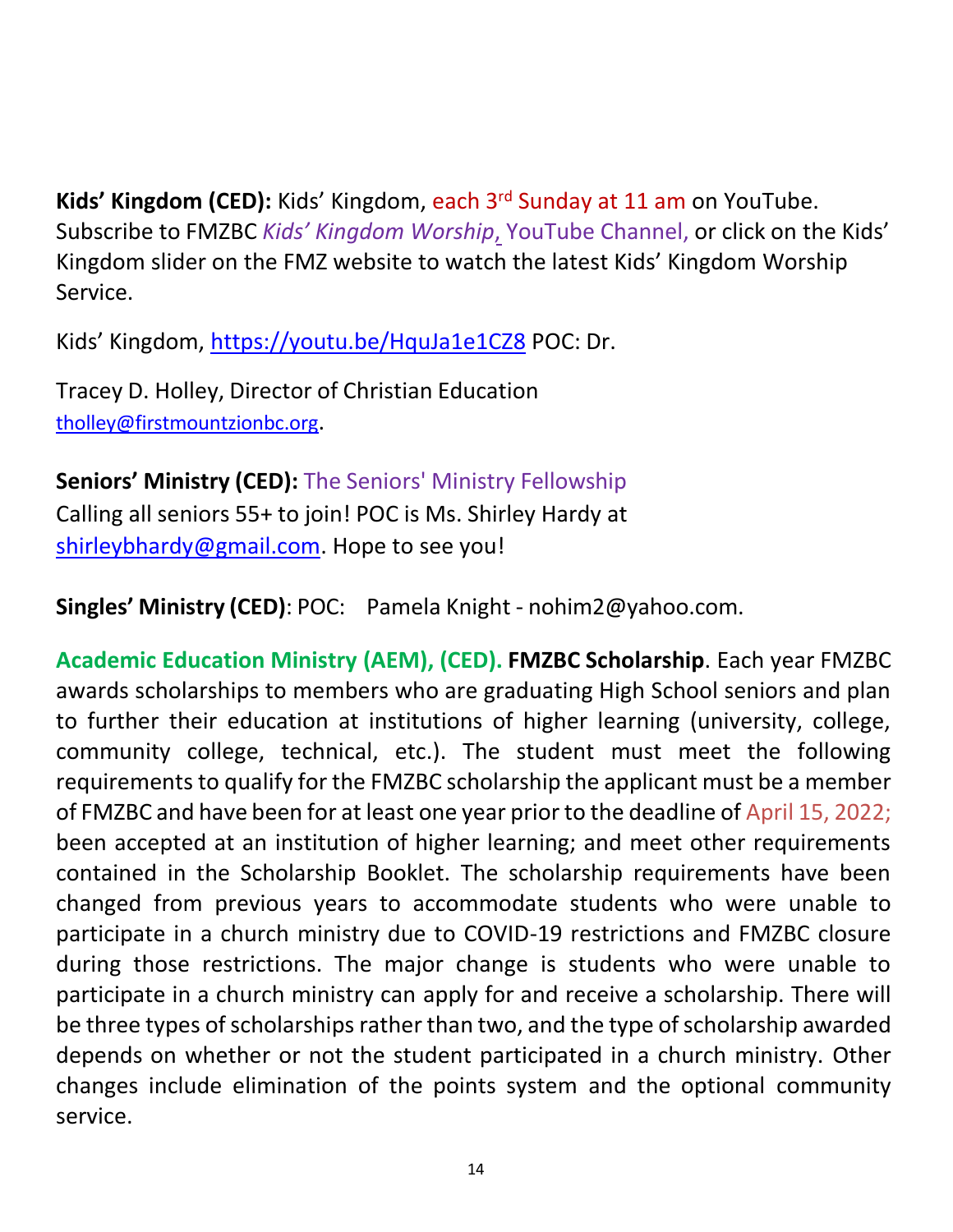Also, students are not required to get in-person signatures or documents but may get email verification and/or electronic signatures as required. **These changes apply to 2022 graduating seniors only.** Students can pick up a paper copy of the Scholarship Booklet at the church or get a copy online at the church's website: [www.firstmountzionbc.org](http://www.firstmountzionbc.org/) . Once on the website, you will see right and left arrows (< >); click on the arrows until you see the FMZBC Scholarship. Download and complete the scholarship and follow the directions for forwarding the scholarship to the church. **Remember, the deadline for submitting the Scholarship Booklet, with attachments, by emailing, mailing, or hand-carrying is**  April 15, 2022. Point of Contact: Brother Gerry Griffin, Chair, AEM at

[AEM@FirstMountZionBC.org.](mailto:AEM@FirstMountZionBC.org)

**Men's Ministry (CED): ATTENTION ALL MEN!!**!…Join our ZOOM Fellowship on Saturday, April 9, 2022, at 9:00 AM, as we fellowship with **"Putting Your Gift Into Action"**. This is based on the Book of **I Peter 4:10.** Our speaker of the day will be our very own, Rev. Brian Woolfolk, who will bring a DYNAMIC message that will fill our spirits and minds! We pray you seize this opportunity to Glorify GOD thru this online fellowship with your time & service. We look forward to seeing you Mighty Men of GOD online.

We are asking all attendees to wear White Shirts to symbolize Purity for Easter!!

POC, MM Director, Bro. Edward Jones and MM Co-Director, Bro. Stephen Seaberry; [MensMinistry@firstmountzionbc.org.](mailto:MensMinistry@firstmountzionbc.org)

### **Women's Ministry (CED):** WOMEN'S MINISTRY April FELLOWSHIP

### **ATTENTION BEAUTIFUL BELOVED WOMEN OF GOD**

The Women's Ministry will be hosting a Fellowship "7 Promises when you are feeling fearful" on Saturday, April 9, 2022, from 9:00am-10:30am via zoom. The purpose of the Fellowship is to remind us that God is faithful and promises to never leave us or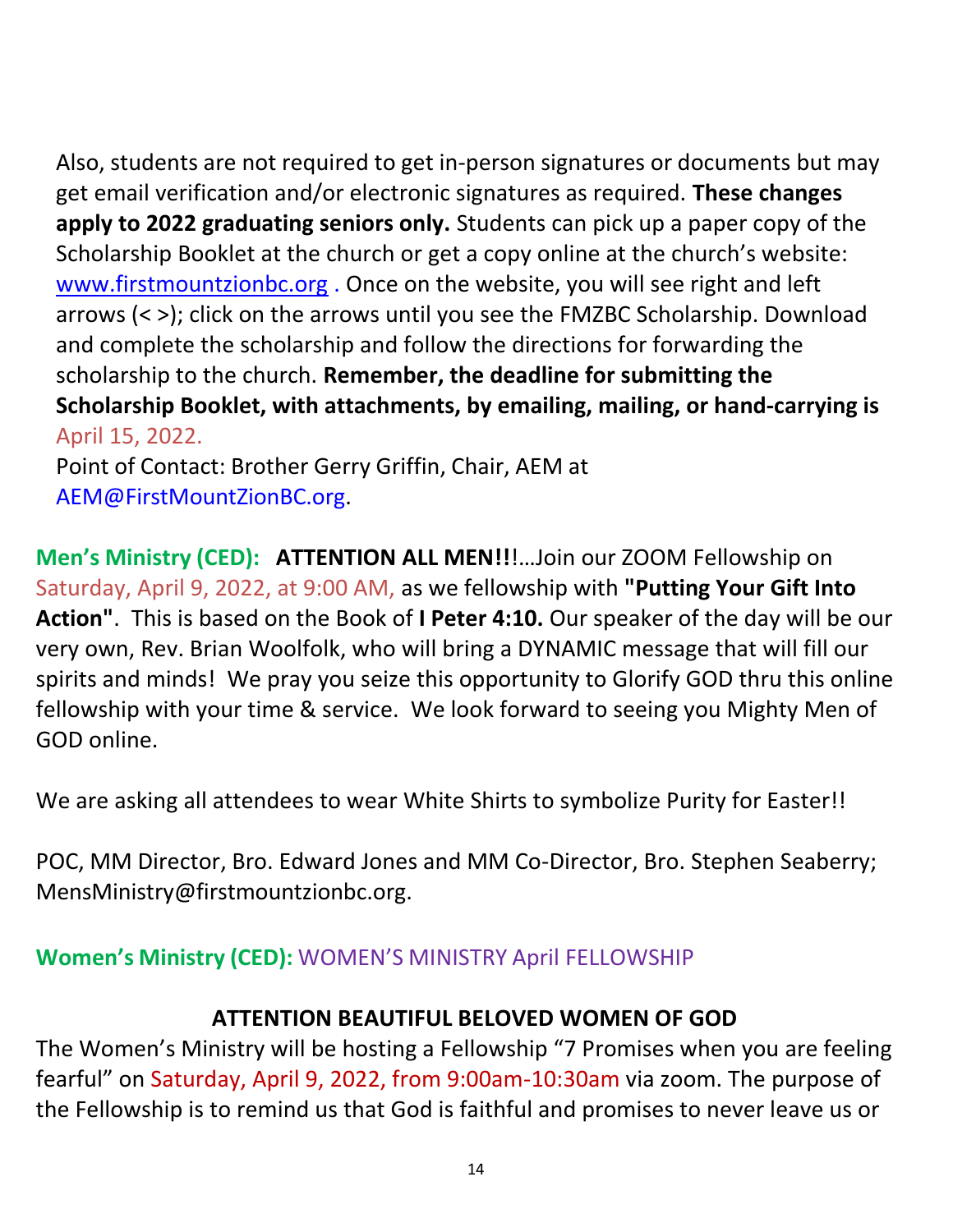forsake us. Our guest speaker will be FMZ Associate Ministers Rev. Maxine Thompson & Rev. Tarra Taylor.

The Zoom Meeting Information:

[https://us06web.zoom.us/j/85760320659?pwd=ZE80WTlXMXh5eXBQeXgxMmRPaWt](https://us06web.zoom.us/j/85760320659?pwd=ZE80WTlXMXh5eXBQeXgxMmRPaWtBUT09) [BUT09](https://us06web.zoom.us/j/85760320659?pwd=ZE80WTlXMXh5eXBQeXgxMmRPaWtBUT09)

Meeting ID: 857 6032 0659 Passcode: 258968 Dial in: (301) 715-8592 We look forward to seeing you on ZOOM! If you have any questions, please contact WM Director, Gwen L Holland, or WM Co-Director Lisa Johnson at [Womensministry@firstmountzionbc.org](mailto:Womensministry@firstmountzionbc.org) 

### **WOMEN'S MINISTRY (CED):** BOOK CLUB

*"Women United in Faith, Prayer, Fellowship, Love and Worship"* The Women's Ministry (WM) will be hosting our Spring Book Club session via zoom. We will be reading "In My Grandmother's House" by: Yolanda Pierce. During this 4- [week session we will be discussing how](mailto:Womensministry@firstmountzionbc.org) grandmother's theology carries wisdom strong enough for future generations. Reckoning that tradition, building an everyday womanist theology rooted in liberating scriptures, experiences in the Black church, and truths from Black women's lives. The Divine has been showing up at the kitchen tables of Black women for a long time. It's time to get to know that God. The study contains stories that center the experiences of those living on the underside of history, teasing out the tensions of race, spirituality, trauma, freedom, resistance, and memory. Please join us and invite other ladies to share in this spiritual journey. Session dates are 4/16, 4/25, 4/30 & 5/7. Session times are 10:00am -11:30am. Register by emailing [WomensMinistry@firstmountzionbc.org.](mailto:WomensMinistry@firstmountzionbc.org) Input "Book Club" in the subject line and provide your name, telephone number, and email address that you can be reached at. POC, WM Book Club Lead, Sister Lisa Johnson & WM Book Club Co-Lead, Sister Sharon Lawrence.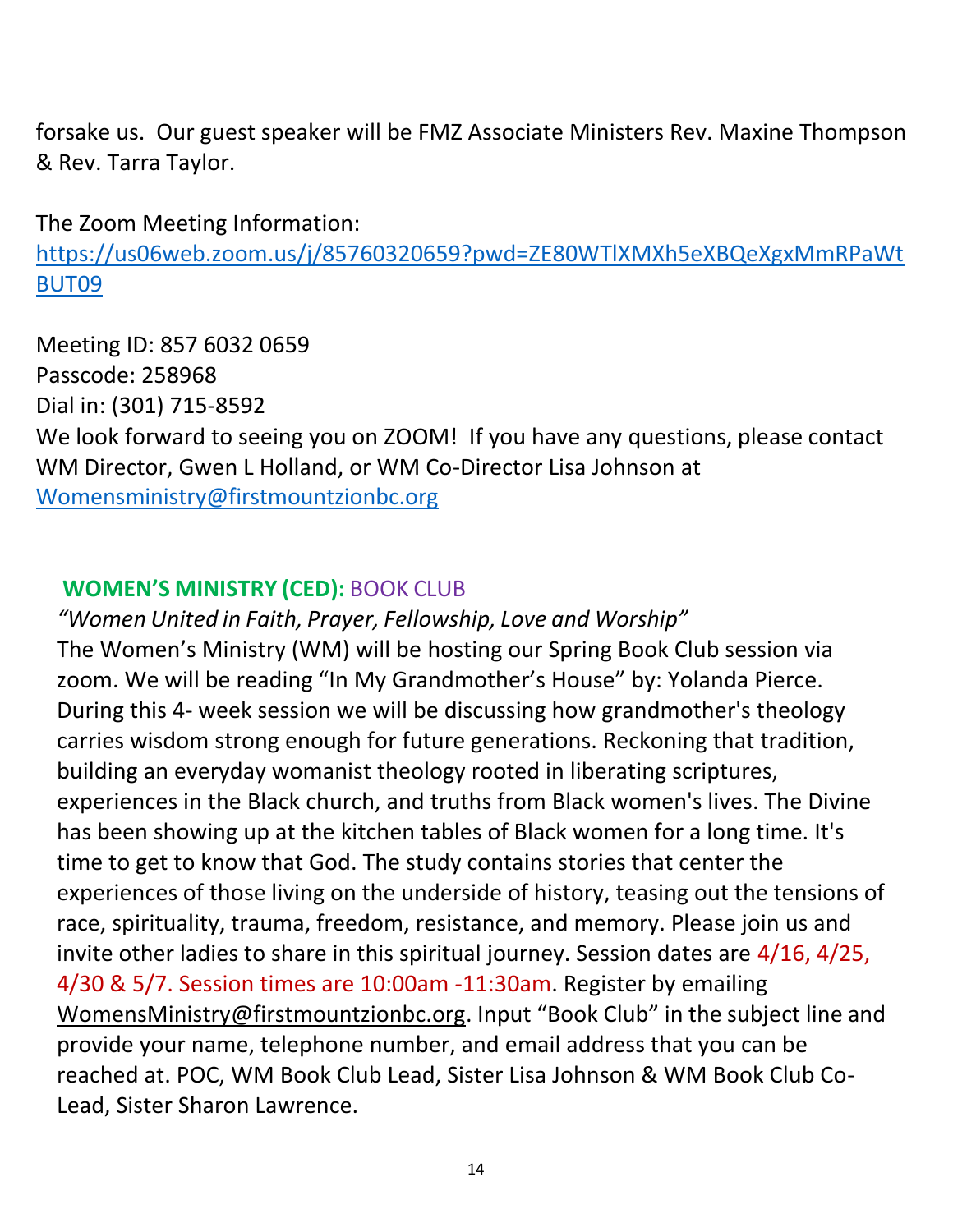# **Women's Ministry (CED):** PRAYER REQUESTS, Women Uniting in Fellowship with Love, Praise, and Worship

Greetings to all our sisters in Christ. God is so awesome! He has answered our prayers and He want to answer yours too! The WM has established a dedicated email for the women of FMZBC to submit your prayer request. We desire to continually lift your prayer needs as they arise, so please use this email to submit your prayer request. Let the saints pray for you. Prayers of the righteous availeth much! Our Intercessory Prayer Team (IPT) will intercede and faithfully pray over your prayer requests as you send them in.

[WomensMinistryPrayers@firstmountzionbc.org.](mailto:WomensMinistryPrayers@firstmountzionbc.org)

For questions, please contact us via the WM email POC: WM Director, Gwen L Holland, or WM Co-Director Lisa Johnson at [Womensministry@firstmountzionbc.org.](mailto:Womensministry@firstmountzionbc.org.)

**[Youth Ministry \(CED\):](mailto:Womensministry@firstmountzionbc.org)** We are pleased to have a new feature in the Church Newsletter called YOUTH ON BLAST! This is an opportunity to highlight the amazing youth at First Mount Zion and their notable accomplishments. If you know of a youth that you would like to have profiled in these sections, please send their name, contact information, and accomplishments to [youthministry@firstmountzionbc.org.](mailto:youthministry@firstmountzionbc.org) Accomplishments can be in the areas of athletic, community, scholastic, overcoming personal challenges, or simply a youth [who is in need of encouragement. For a](mailto:youthministry@firstmountzionbc.org)dditional information or questions, contact Dr. Holley on 703-670-0184.

POC: Dr. Tracey D. Holley, Director of Christian Education; [tholley@firstmountzionbc.org](mailto:tholley@firstmountzionbc.org)

 **Music and Arts Ministry:** Please check the church calendar for rehearsal dates and times.

POC: Minister Sylstea Sledge, [ssledge@firstmountzionbc.org](mailto:ssledge@firstmountzionbc.org)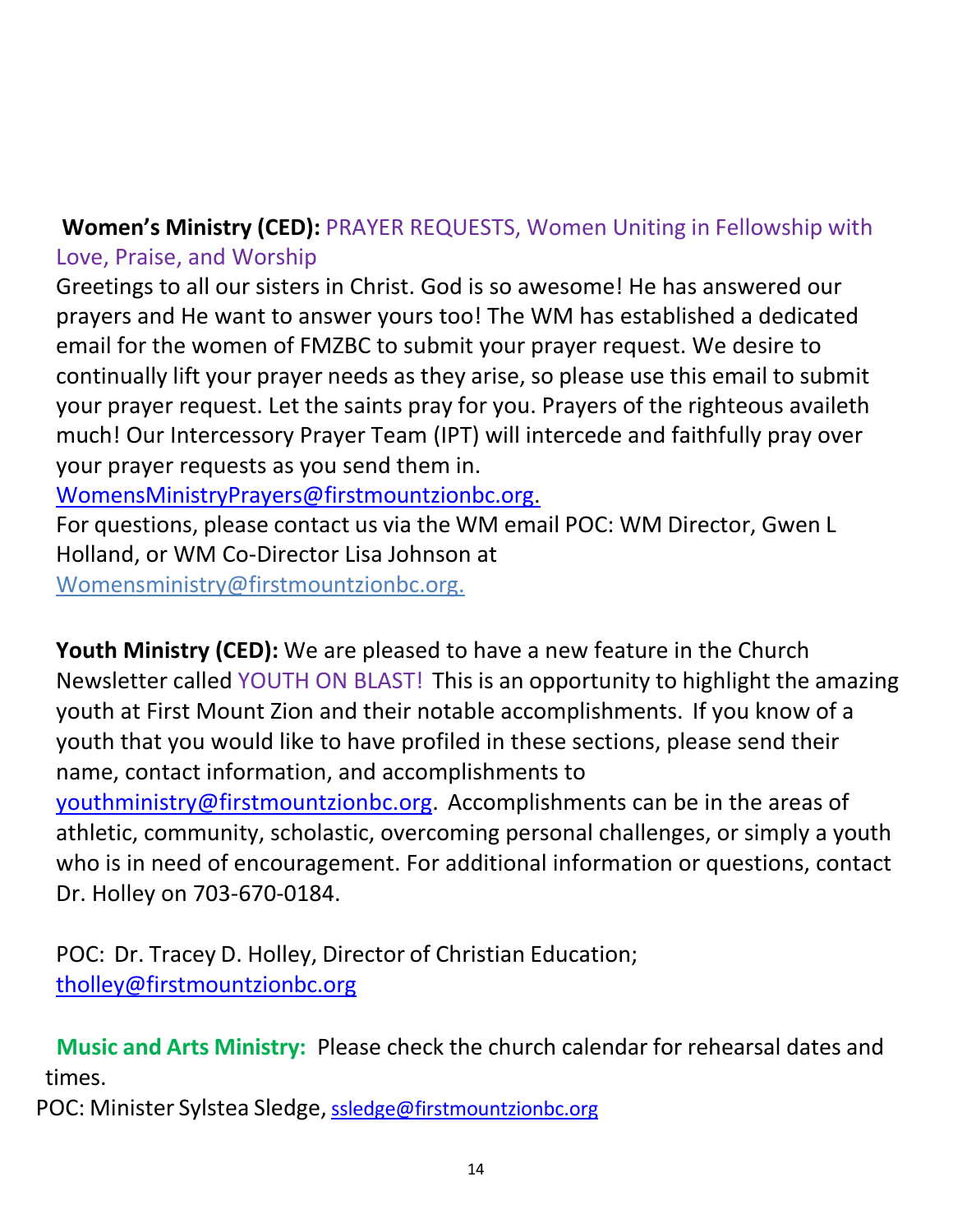**Zone Ministry:** As a member you are assigned to a ZONE based on geographical location. Each Zone has a team of zone leaders consisting of at least a Deacon, Deaconess and Associate Minister. If you do not [know how to contact your Z](mailto:zornpettigrewcl@comcast.net)one Leader, please contact the Church and someone will provide you with their contact information. If you have not been in touch because you need to update your contact information, please use the following link https://form.jotform.com/12155242234

### **SHARE Ministry:** April 23rd, 9:00am-11:00am.

POC: Thomas Bates, 703-772-8837

**Virtual Volunteer Screening: April 16<sup>th</sup>; June 18<sup>th</sup>; September 17<sup>th</sup>; October 15<sup>th</sup>;** and November 19, 2022 POC: Cynthia Zorn Pettigrew at 703 -730-5227, [zornpettigrewcl@comcast.net](mailto:zornpettigrewcl@comcast.net) or Clarice Torian at 703-730-6353, [toriancj@gmail.com](mailto:toriancj@gmail.com)[.](mailto:toriancj@gmail.com)

### **SMALL GROUPS MINISTRY**



• **Spring 2022 Small Group ONLINE registration OPENS on**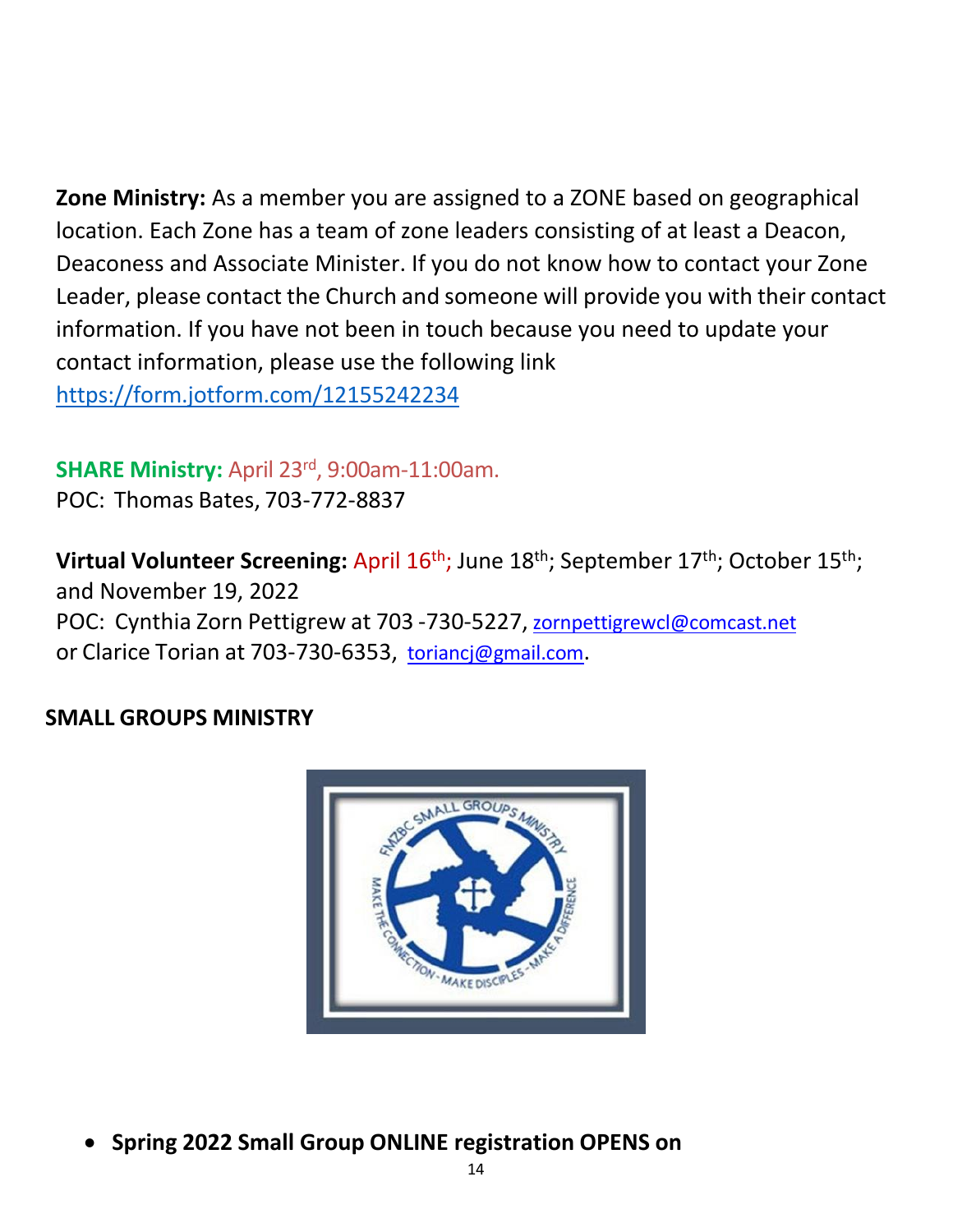Sunday, January 30, 2022

# **Register at**: [https://firstmountzionbc.org/small-group/](https://nam12.safelinks.protection.outlook.com/?url=https%3A%2F%2Ffirstmountzionbc.org%2Fsmall-group%2F&data=04%7C01%7CRWoolfolk%40FirstMountZionBC.org%7Cd609bcedba614f0d05ca08d9df610e88%7C66d89cb14adc425496b9914ddd4506b0%7C0%7C0%7C637786430251307516%7CUnknown%7CTWFpbGZsb3d8eyJWIjoiMC4wLjAwMDAiLCJQIjoiV2luMzIiLCJBTiI6Ik1haWwiLCJXVCI6Mn0%3D%7C3000&sdata=pZ6ZCIoxBI653cW240jeqtxoG0IS519gE3f%2FDLpGBtQ%3D&reserved=0)

- **The Spring 2022 Small Groups Semester Session begins February 14 – June 30, 2022**
- 1. We will continue to use Zoom and or Conference Calls for our group meetings.
- 2. You do not have to be a member of First Mount Zion Baptist Church to join a Small Group.
- 3. You must be a First Mount Zion Baptist Church member to lead a Small Group.

We welcome you to join a Small Group! We have a variety of groups from discipleship groups, children's, sports, health and wellness, service, shared interest, support, and book groups for all ages. Regardless of the type of group, the main purpose of each group is to create a place where you can develop and cultivate friendships, receive encouragement and support while lives are being transformed into the image of Christ. There is a group for everyone, including YOU!! Review our directory of Groups and connect with a Small Group today.

### Leading a Small Group

Consider leading a Small Group while utilizing your gifts, passions, and talents. We would love to hear from you. Please contact the Small Group Director, share the topic of interest and name of your prospective group, along with the date and time of your online meetings.

You will receive essential tools, an initial Small Group leader training as well as training throughout the year with fellow group leaders. Your group will be placed in the First Mount Zion online Small Groups directory where others can locate your group and register throughout the Fall and Spring semesters. We believe God creatively uses Small Groups while implementing our mission to Make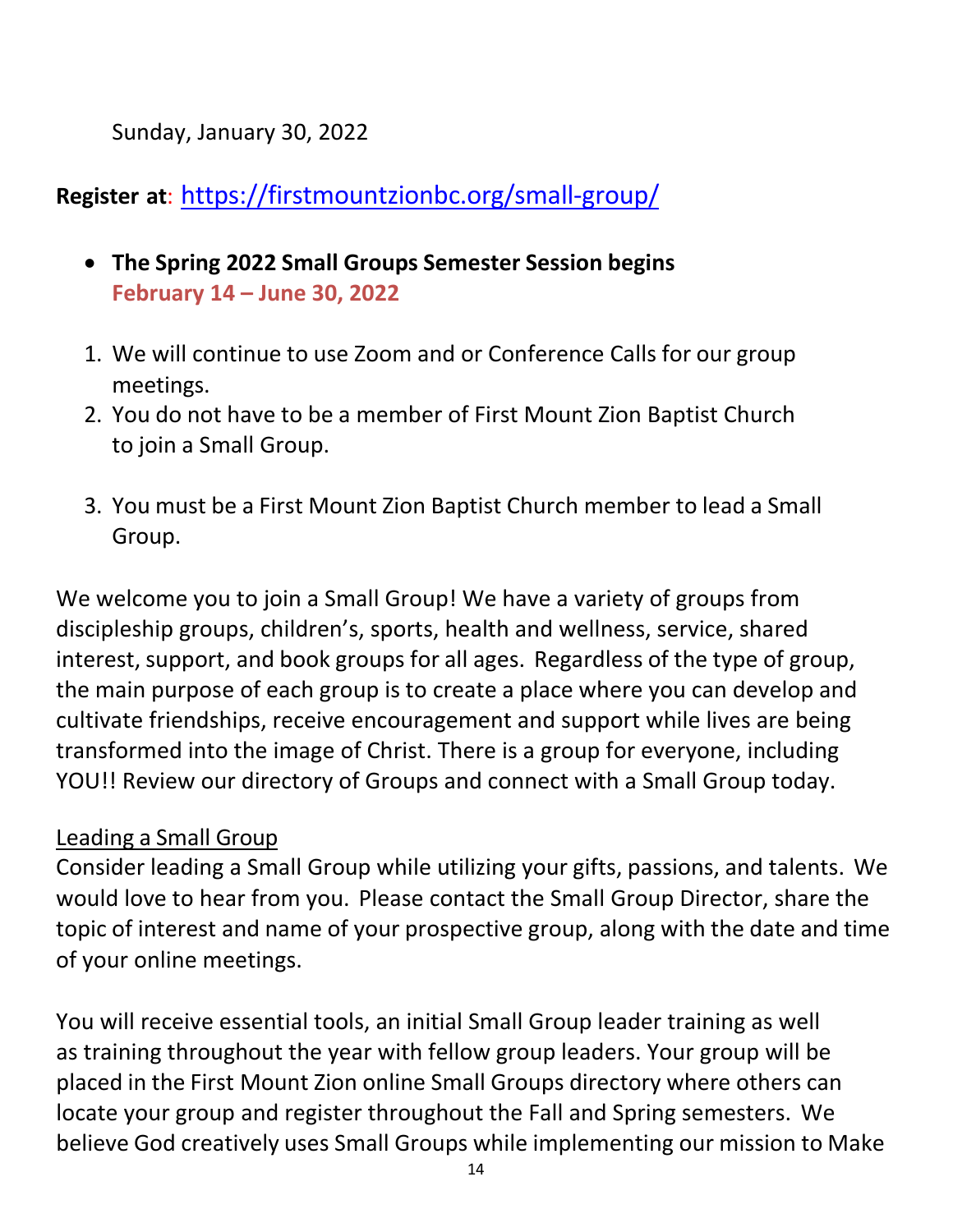the Connection – Make Disciples – Make a Difference. As a Small Group leader, you are an essential part of that transformation.

**Point of Contact: Sister Stephanie M. Craddock, Small Groups Director** @ [Scraddock@firstmountzionbc.org](mailto:Scraddock@firstmountzionbc.org) or 703-670-0184.

# **FMZBC Job Vacancy 2 Announcements**

FMZ is actively recruiting for the following positions: **Youth Minister and Cook**. Please see a detailed announcement and employment application at <https://firstmountzionbc.org/job-vacancy-announcement/>

You may return the completed application and resume by email, [employment@firstmountzionbc.org,](mailto:employment@firstmountzionbc.org) or in person during office hours, Monday Through Thursday 9 am-4 pm and Fridays 9 am-1pm. Applications will also be accepted by mail. First Mount Zion Baptist Church, 16622Dumfries Road, Dumfries, Virginia 22025. Attention: Hiring Manager

## **Volunteers Needed for Check-In**

### **Check-In**

FMZBC requires anyone who enters the Church to go through Check-In to ensure; proof of vaccination is provided; temperatures are taken, and that masks are worn. As ministry activity increases so does the need for volunteers. If you would like to volunteer for Check-In, please use the following Sign-Up Genius link.

[https://www.signupgenius.com/go/30E0B4CADAB2E5-check](https://nam12.safelinks.protection.outlook.com/?url=https%3A%2F%2Fwww.signupgenius.com%2Fgo%2F30E0B4CADAB2E5-check&data=04%7C01%7CRWoolfolk%40FirstMountZionBC.org%7C65140d79886b4ca6b3e308d99e28a887%7C66d89cb14adc425496b9914ddd4506b0%7C0%7C0%7C637714719741921932%7CUnknown%7CTWFpbGZsb3d8eyJWIjoiMC4wLjAwMDAiLCJQIjoiV2luMzIiLCJBTiI6Ik1haWwiLCJXVCI6Mn0%3D%7C1000&sdata=uk37gaAIDDTmmsTELdaAguNjP9qNdPdbDqBW5aWZ4KU%3D&reserved=0)

If you have any questions, please contact, Renee Woolfolk, Church Business Administrator, at [rwoolfolk@firstmountzionbc.org](mailto:rwoolfolk@firstmountzionbc.org), or call (703) 670-0184.

Thank you to those that have served and continue to serve at Check-In!!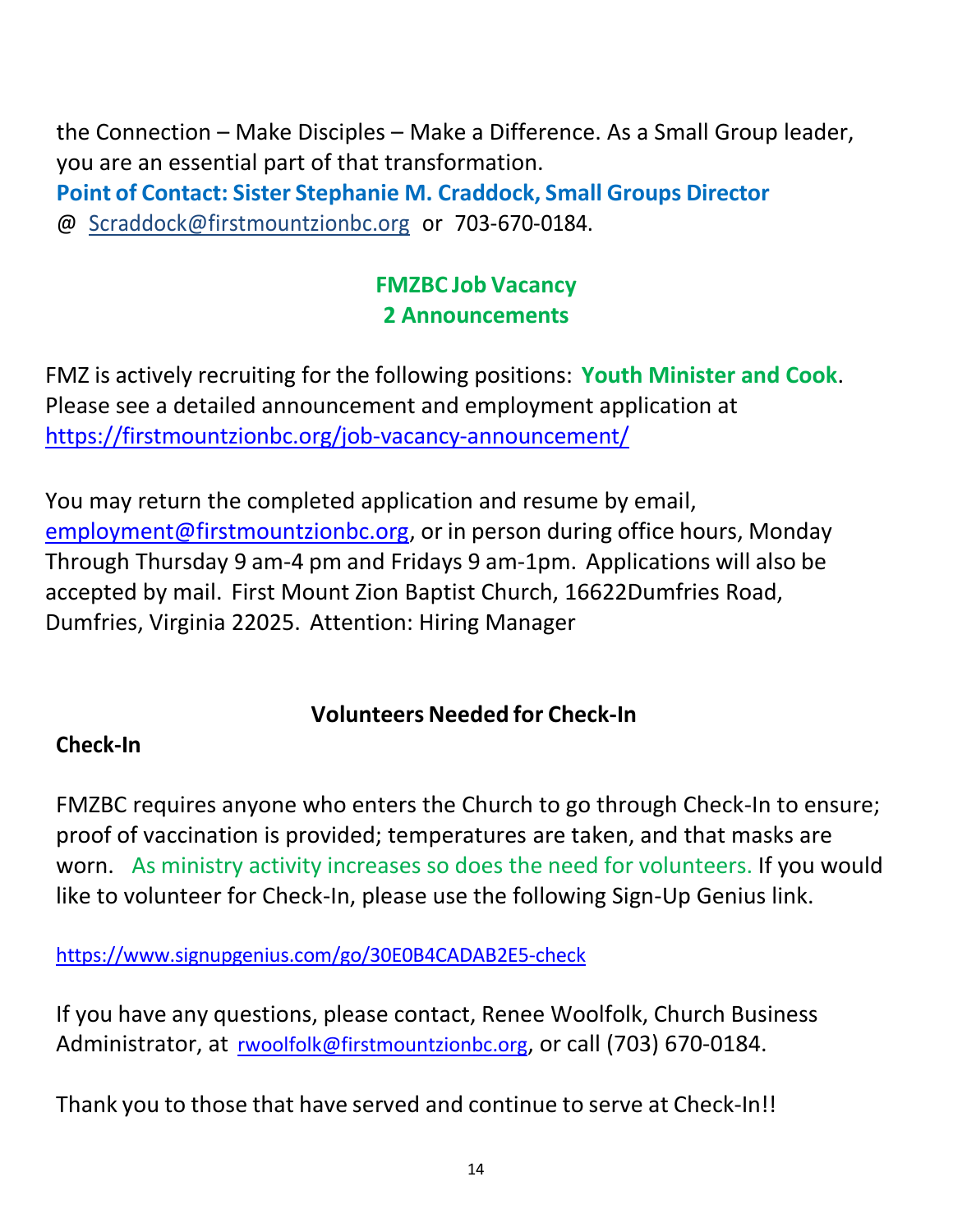### **Weekly Operational Hours**

Monday - Thursday, 9:00 am - 4:00 pm and Fridays, 9:00 am – 1:00 pm Staff office and Fitness Center hours are Monday – Thursday from, 9:00 am - 4:00 pm and Friday from, 9:00 am – 1:00pm. Please note: The Fitness Center is open to members only. The Beauty and Barber Shops are also open during this time by appointment only.

# **Be In the Know**

## The Fitness Center Locker Rooms are now open.

Fit By God Fitness Center is fully open, Monday-Thursday from 9:00am – 4:00pm and Fridays 9:00am-1:00pm.

### **Holiday Closure**

The office will be closed on Memorial Day, Monday, May 30, 2022

## **Closings and Cancellations Due to Inclement Weather**

During times of inclement weather please check the Church website and voicemail for closings and cancellations. Notices are also posted to WTOP and WJLA. You may also register to receive notifications from, [www.cancellations.com](http://www.cancellations.com/)

## **KNOW your member number.**

Member Number. It is important to confirm that you are using the correct member number. One way to verify is to review your online giving account. You may also confirm your member number by calling the office, 703-670-0184.

Maintain the Connection. Change of address or phone number? Updates may be made through the FMZ website using the following link.

<https://form.jotform.com/12155242234>

**IT Help Desk.** Have questions about ZOOM or OFFICE365? Need an Email or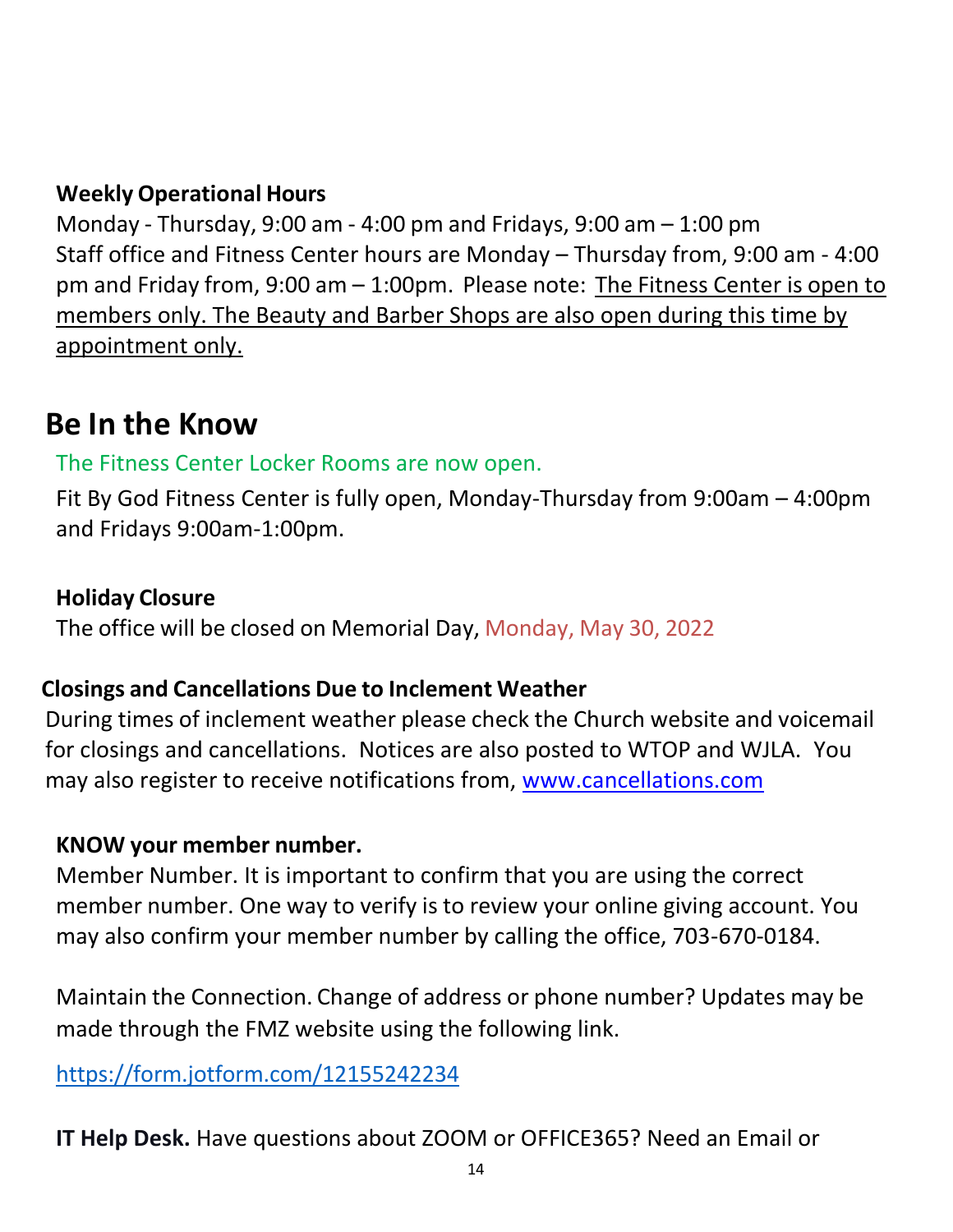password reset? Please email us for assistance at, [IT4U@FirstMountZionBC.Org](mailto:IT4U@FirstMountZionBC.Org) or [rwoolfolk@firstmountzionbc.org](mailto:rwoolfolk@firstmountzionbc.org).

**Giving Tithes and Offerings**: (Point of Contact: Ms. Sherry Hilliard, financial secretary, [shilliard@firstmountzionbc.org\)](mailto:shilliard@firstmountzionbc.org)

### **Vanco On-line Giving**

VANCO, FMZBC's on-line giving platform, operates with a high level of security. As a result, users' access will be temporarily denied when using a VPN, virtual personal network, and because of too many failed login attempts. If you have forgotten your password, after some time the account will reset to allow you to select the forgot password option. Another option is to call the office with your IP address. The office will then contact VANCO with the IP address to have your VANCO account reset.

You may give online using the following online giving link:

[https://www.eservicepayments.com/cgi](https://nam12.safelinks.protection.outlook.com/?url=https%3A%2F%2Fwww.eservicepayments.com%2Fcgi-bin%2FVanco_ver3.vps%3Fappver3%3DwWsk24ZWJSTZKsGd1RMKlg0BDvsSG3VIWQCPJNNxD8upkiY7JlDavDsozUE7KG0nFx2NSo8LdUKGuGuF396vbcjOdOpuGh5p9VUzbG-MUX6XHubq5Z7ap5JVmPErc4ZeYHCKCZhESjGNQmZ5B-6dxxaHhzX-YjOncGsSrUtYU7E%3D%26ver%3D3&data=04%7C01%7Crwoolfolk%40firstmountzionbc.org%7C8e36d24afb35464fcd6708d9df513dd8%7C66d89cb14adc425496b9914ddd4506b0%7C0%7C0%7C637786362320149275%7CUnknown%7CTWFpbGZsb3d8eyJWIjoiMC4wLjAwMDAiLCJQIjoiV2luMzIiLCJBTiI6Ik1haWwiLCJXVCI6Mn0%3D%7C3000&sdata=pCH6ctorjnA2y47HHB8MBVlN2Fj2trhc2TWGfXI9KqM%3D&reserved=0)[bin/Vanco\\_ver3.vps?appver3=wWsk24ZWJSTZKsGd1RMKlg0BDvsSG3VIWQCPJNNx](https://nam12.safelinks.protection.outlook.com/?url=https%3A%2F%2Fwww.eservicepayments.com%2Fcgi-bin%2FVanco_ver3.vps%3Fappver3%3DwWsk24ZWJSTZKsGd1RMKlg0BDvsSG3VIWQCPJNNxD8upkiY7JlDavDsozUE7KG0nFx2NSo8LdUKGuGuF396vbcjOdOpuGh5p9VUzbG-MUX6XHubq5Z7ap5JVmPErc4ZeYHCKCZhESjGNQmZ5B-6dxxaHhzX-YjOncGsSrUtYU7E%3D%26ver%3D3&data=04%7C01%7Crwoolfolk%40firstmountzionbc.org%7C8e36d24afb35464fcd6708d9df513dd8%7C66d89cb14adc425496b9914ddd4506b0%7C0%7C0%7C637786362320149275%7CUnknown%7CTWFpbGZsb3d8eyJWIjoiMC4wLjAwMDAiLCJQIjoiV2luMzIiLCJBTiI6Ik1haWwiLCJXVCI6Mn0%3D%7C3000&sdata=pCH6ctorjnA2y47HHB8MBVlN2Fj2trhc2TWGfXI9KqM%3D&reserved=0) [D8upkiY7JlDavDsozUE7KG0nFx2NSo8LdUKGuGuF396vbcjOdOpuGh5p9VUzbG-](https://nam12.safelinks.protection.outlook.com/?url=https%3A%2F%2Fwww.eservicepayments.com%2Fcgi-bin%2FVanco_ver3.vps%3Fappver3%3DwWsk24ZWJSTZKsGd1RMKlg0BDvsSG3VIWQCPJNNxD8upkiY7JlDavDsozUE7KG0nFx2NSo8LdUKGuGuF396vbcjOdOpuGh5p9VUzbG-MUX6XHubq5Z7ap5JVmPErc4ZeYHCKCZhESjGNQmZ5B-6dxxaHhzX-YjOncGsSrUtYU7E%3D%26ver%3D3&data=04%7C01%7Crwoolfolk%40firstmountzionbc.org%7C8e36d24afb35464fcd6708d9df513dd8%7C66d89cb14adc425496b9914ddd4506b0%7C0%7C0%7C637786362320149275%7CUnknown%7CTWFpbGZsb3d8eyJWIjoiMC4wLjAwMDAiLCJQIjoiV2luMzIiLCJBTiI6Ik1haWwiLCJXVCI6Mn0%3D%7C3000&sdata=pCH6ctorjnA2y47HHB8MBVlN2Fj2trhc2TWGfXI9KqM%3D&reserved=0)[MUX6XHubq5Z7ap5JVmPErc4ZeYHCKCZhESjGNQmZ5B-6dxxaHhzX-](https://nam12.safelinks.protection.outlook.com/?url=https%3A%2F%2Fwww.eservicepayments.com%2Fcgi-bin%2FVanco_ver3.vps%3Fappver3%3DwWsk24ZWJSTZKsGd1RMKlg0BDvsSG3VIWQCPJNNxD8upkiY7JlDavDsozUE7KG0nFx2NSo8LdUKGuGuF396vbcjOdOpuGh5p9VUzbG-MUX6XHubq5Z7ap5JVmPErc4ZeYHCKCZhESjGNQmZ5B-6dxxaHhzX-YjOncGsSrUtYU7E%3D%26ver%3D3&data=04%7C01%7Crwoolfolk%40firstmountzionbc.org%7C8e36d24afb35464fcd6708d9df513dd8%7C66d89cb14adc425496b9914ddd4506b0%7C0%7C0%7C637786362320149275%7CUnknown%7CTWFpbGZsb3d8eyJWIjoiMC4wLjAwMDAiLCJQIjoiV2luMzIiLCJBTiI6Ik1haWwiLCJXVCI6Mn0%3D%7C3000&sdata=pCH6ctorjnA2y47HHB8MBVlN2Fj2trhc2TWGfXI9KqM%3D&reserved=0)[YjOncGsSrUtYU7E=&ver=3](https://nam12.safelinks.protection.outlook.com/?url=https%3A%2F%2Fwww.eservicepayments.com%2Fcgi-bin%2FVanco_ver3.vps%3Fappver3%3DwWsk24ZWJSTZKsGd1RMKlg0BDvsSG3VIWQCPJNNxD8upkiY7JlDavDsozUE7KG0nFx2NSo8LdUKGuGuF396vbcjOdOpuGh5p9VUzbG-MUX6XHubq5Z7ap5JVmPErc4ZeYHCKCZhESjGNQmZ5B-6dxxaHhzX-YjOncGsSrUtYU7E%3D%26ver%3D3&data=04%7C01%7Crwoolfolk%40firstmountzionbc.org%7C8e36d24afb35464fcd6708d9df513dd8%7C66d89cb14adc425496b9914ddd4506b0%7C0%7C0%7C637786362320149275%7CUnknown%7CTWFpbGZsb3d8eyJWIjoiMC4wLjAwMDAiLCJQIjoiV2luMzIiLCJBTiI6Ik1haWwiLCJXVCI6Mn0%3D%7C3000&sdata=pCH6ctorjnA2y47HHB8MBVlN2Fj2trhc2TWGfXI9KqM%3D&reserved=0)

Or access the link through the FMZBC website: [WWW.FMZBC.COM](http://www.fmzbc.comand/) and click on ONLINE GIVING (VANCO) at any time. To avoid failed transaction fees, please regularly review your online giving account to ensure contact and payment sources are up to date. When submitting a change of address to the Church, please also log on to VANCO to update your address. If you are interested in learning more about VANCO or have any questions as a VANCO online giver, please contact, Ms. Sherry Hilliard by email, [shilliard@firstmountzionbc.org](mailto:shilliard@firstmountzionbc.org) , or by phone, (703) 670-0184.

You may give by Mail. First Mount Zion Baptist Church, 16622 Dumfries Road, Dumfries, Va. 22025.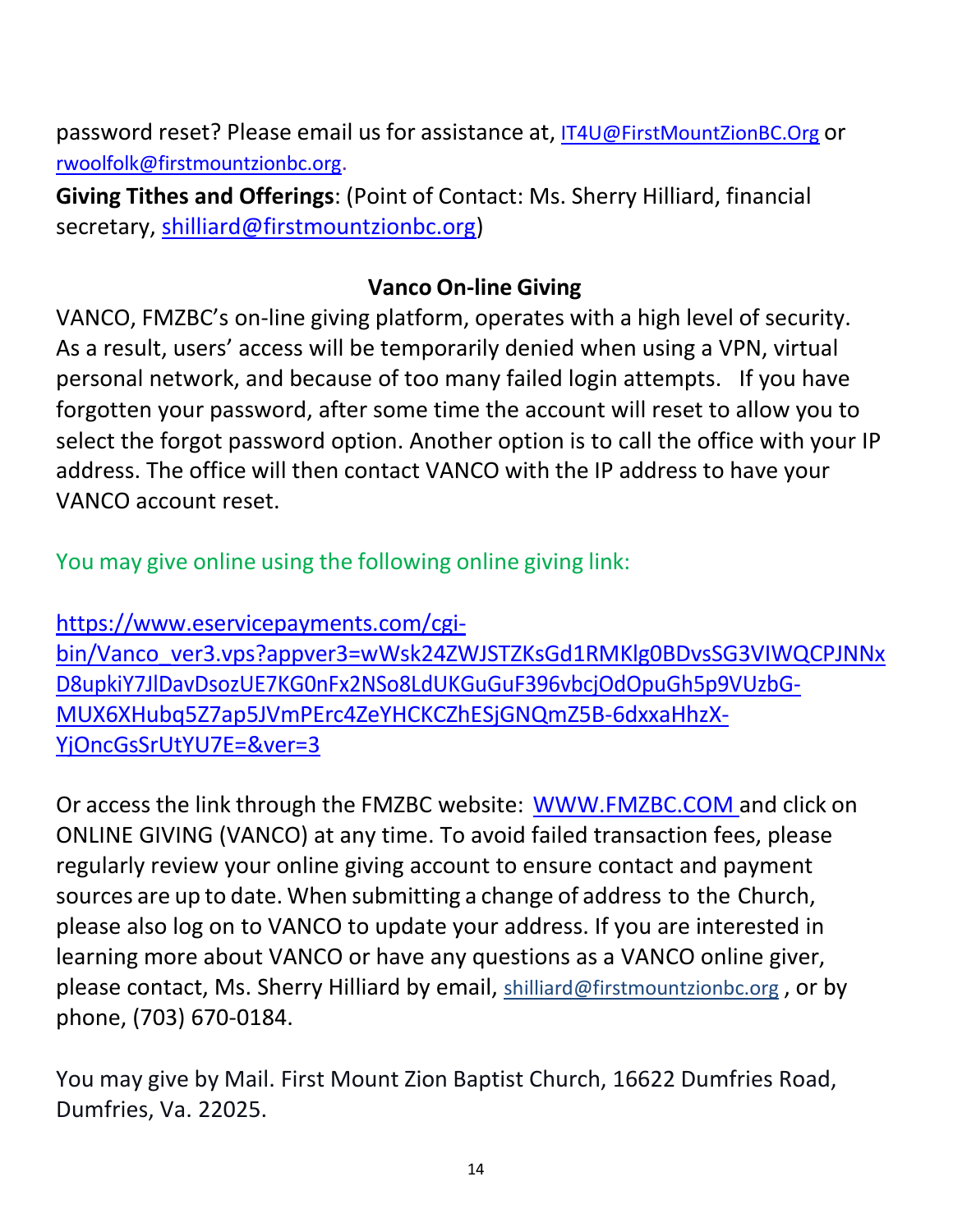You may also schedule a time for pick up, from your home, with your Zone Leader.

## **Please check the FMZ website regularly for a complete listing of ministry**

**activities** and updates regarding weather closings during office hours. As always, during these times of uncertainty, safety is of the utmost importance as we do our best to keep the congregation connected and informed while maintaining the health and welfare of all. Please check your email and the Church website for regular updates. Looking forward to our return in the future

# **FMZ COVID GUIDELINES-WHAT YOU SHOULD KNOW Revised March 8, 2022**

#### **Am I required to show proof of vaccination?**

For anyone 12 years and older proof of being fully vaccinated is required. Proof of vaccination is only required once. Once proof is shown your name will be entered into a data base. At subsequent check-ins you need only to provide your name. Wearing a mask, having temperature taken, and social distancing are required.

## **Are members of the same household able to sit together?**

While social distancing is still in effect, member of the same household may sit together. individuals will continue to sit at a green dot. Seating remains separated by every other pew.

## **Am I required to pre-register for Sunday service or to enter the building?**

No, providing verification of being fully vaccinated eliminates the need to preregister.

### **What forms of proof of vaccination are accepted?** A legible

vaccination card showing your name and date(s) of vaccination; a copy of your card; or a picture on your electronic device are acceptable forms of proof.

**Are children required to show proof of vaccination?** Children 12 years and older are required to show proof of vaccination. Children under the age of twelve are not.